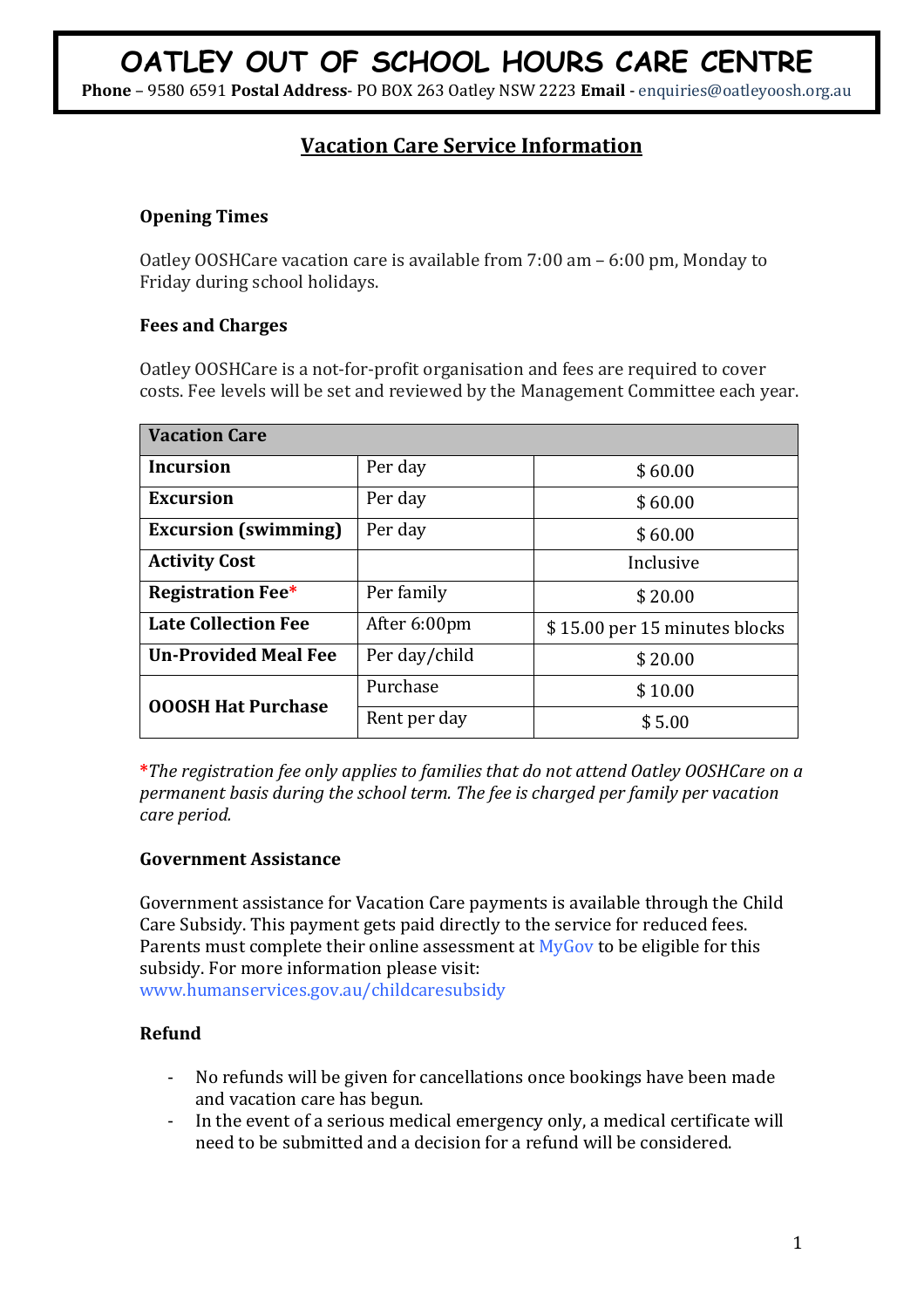## **Registration and Enrolment**

- A booking form must be completed and returned to the centre
- Booking forms will be marked with date and time received and entered into the system in this order.
- Bookings are on a first come, first served basis in accordance with Priority of Access Guidelines as stipulated by the Commonwealth Government:
	- **Priority 1:** A child at risk of serious abuse or neglect
	- **Propriety 2:** A child of a single parent who satisfies, or parents who both satisfy, the work/training/study test under Section 14 of the 'A New Tax System (Family Assistance) Act 1999'
	- **Priority 3:** Any other child

## **Oatley OOSH Priority**

- **Priority 1**: Children that have a permanent booking for before and after school care during school terms.
- **Priority 2:** Any other children that attend Oatley Public school and ST Josephs Primary.
- **Priority 3:** Other children from the local community.

Children in Priority 2 and 3 will remain on a waitlist until two week prior to the end of term after which they will secure available positions.

# **Payment Options**

Oatley OOSH accepts 1 method of payment:

Direct Debit Please see website for Direct Debit form. Only charged once you attend the service.